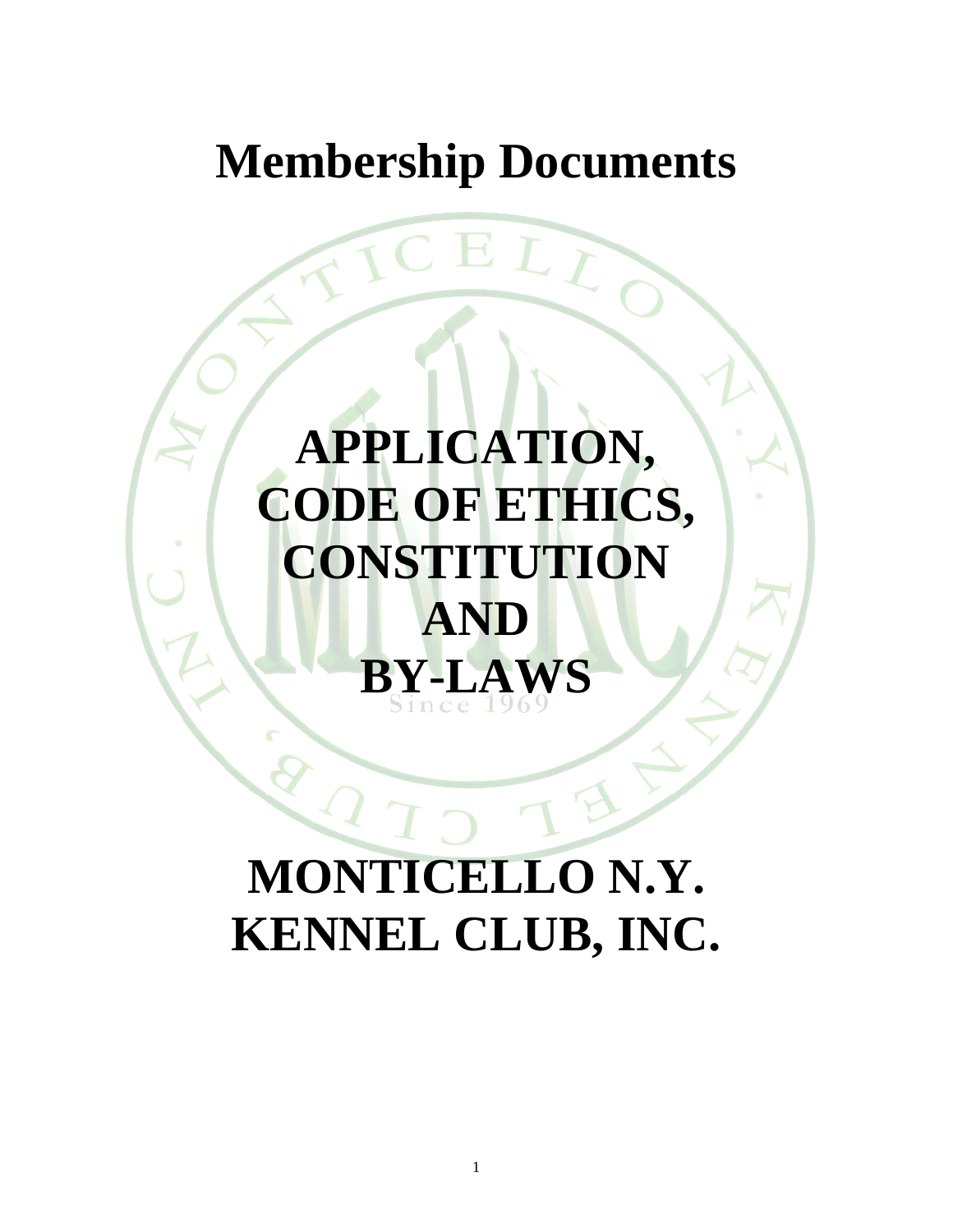### **CONSTITUTION**

#### **NAME AND OBJECTIVES**

**SECTION 1.** The name of the club shall be the MONTICELLO N.Y. KENNEL CLUB, INC. (hereinafter referred to as the Club).

**SECTION 2.** The objectives of the Club shall be:

a. To further the advancement and protect the interests of all breeds

of purebred dogs.

b. To encourage sportsmanlike competition at dog shows obedience, tracking, field trials and other performance events.

c. To conduct sanctioned matches, point shows, Canine Good Citizen tests, obedience, tracking and field trials, and other performance events under the rules and regulations of the American Kennel Club (hereinafter referred to as the AKC).

d. To disseminate knowledge of purebred dogs.

e. To educate the Public in responsible ownership, proper care

and training of dogs.

**SECTION 3.** The Club shall not be conducted or operated for profit and no part of any profits or remainder or residue from dues or donations to the Club shall inure to the benefit of any member or individual.

**SECTION 4**. The members of the Club shall adopt, and may from time to time, revise such by-laws as may be required to carry out these objectives.

### **BY LAWS**

#### **ARTICLE I. MEMBERSHIP**

#### **SECTION 1. ELIGIBILITY:**

There shall be four types of membership.

a. Regular members: Open to all persons 18 years of age and older who are in good standing with the AKC and who subscribe to the purposes of this club. Enjoys all club privileges including the right to vote and hold office.. b. Junior members: Open to persons 10-17 years of age who shall not pay dues, but shall enjoy all club privileges except the right to vote or hold office. May automatically convert to Regular membership upon reaching their  $18<sup>th</sup>$ birthday.

c. Lifetime Members: current or past individuals who have been members for a long period of time, who in recognition of their longstanding contributions, are presented as such by the Board of Directors, and shall be voted as such by a majority vote of the membership present at a meeting. Lifetime members shall not pay annual dues but are eligible to vote.

d. Honorary Members: Members and Non-members who, in recognition of their services rendered to the club, are designated as such by a majority vote of the membership present at a meeting. Honorary members shall not pay annual dues, or be eligible to hold office or vote.

While membership is unrestricted as to residence, the Club's primary purpose is to be representative of the breeders and exhibitors in it's immediate area.

**SECTION 2. DUES:** Membership dues shall be in an amount as determined by the Board, payable each year on or before the first day of May of each year. No member may vote whose dues are not paid for the current year. During the month of April, the Treasurer shall send to each member a statement of his dues for the ensuing year.

**SECTION 3. ELECTION TO MEMBERSHIP:** Each applicant for membership shall apply on a form as approved by the Board of Directors and which shall provide that the applicant agrees to abide by this constitution, by-laws and the rules of the AKC. Accompanying the application, the prospective member shall submit a non-refundable application fee as determined by the Board.

All applications are to be filed with the Recording Secretary. Each application is to be submitted to the Board of Directors for consideration at the first Board meeting following its receipt. The Board will make its recommendation at the following general membership meeting. Voting will take place at the following monthly meeting. Affirmative votes of 3/4 of the members present and voting at that meeting shall be required to elect the applicant. When an application is to be voted on by the membership, the applicant shall absent himself or herself from the meeting.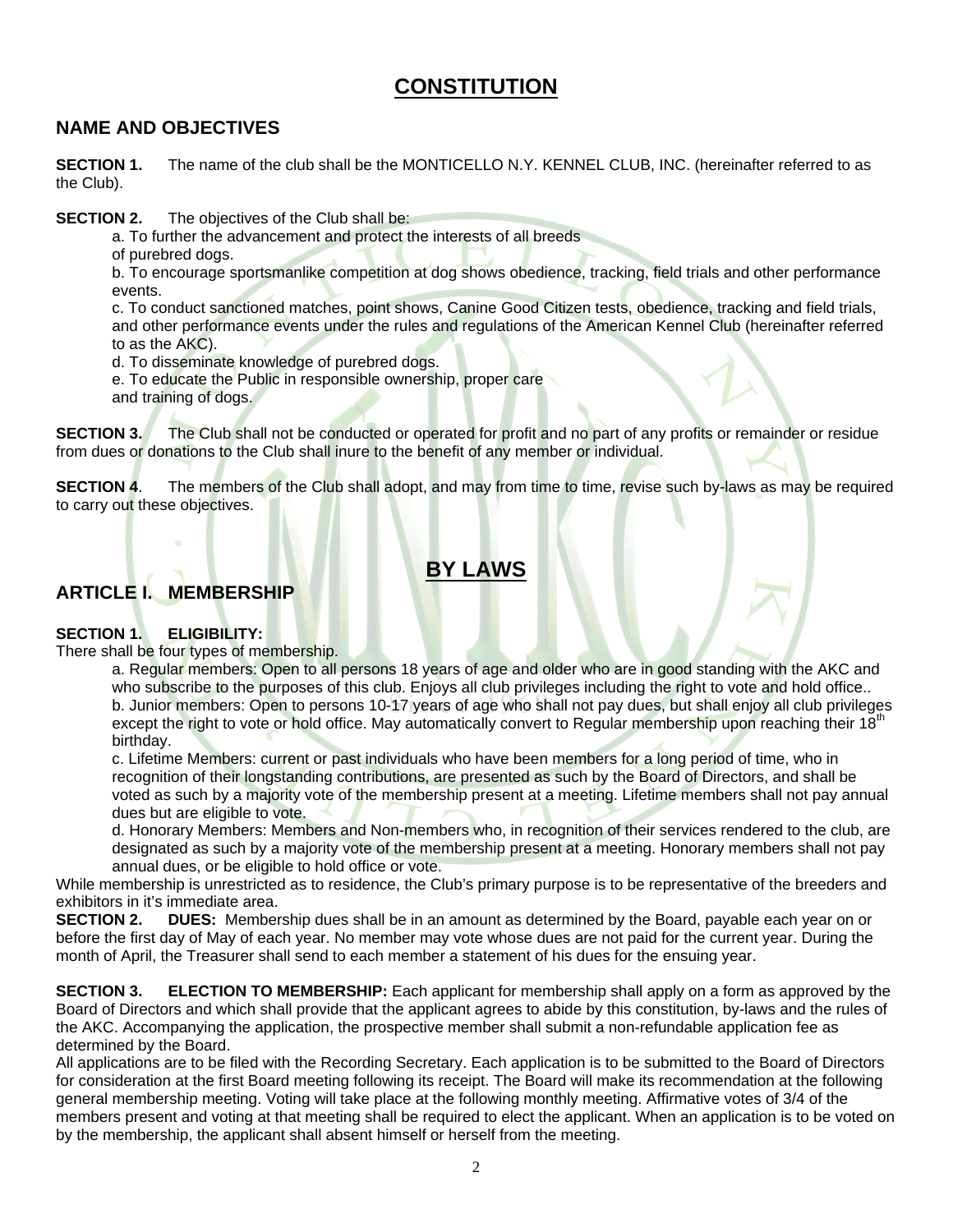Written notice of the applications to be voted on shall be included in the meeting notices sent to all members. New members will be notified by mail of their acceptance immediately after the meeting. New members will serve a probationary period of 12 months during which time they will be required to attend at least four regular meetings and serve on one committee. During this time they may not hold office, but will enjoy all other benefits of regular membership. If the above requirements are met, new members will be designated regular members at the end of the 12-month period.

#### **SECTION 4. TERMINATION OF MEMBERSHIP:** Memberships may be terminated:

a. By resignation: Any member in good standing may resign from the Club upon written notice to the Corresponding Secretary but no member may resign when in debt to the Club.

b. By lapsing: A membership will be considered as lapsed and automatically terminated if such member's dues remain unpaid 90 days after the first of May. The Board may grant an additional 90 days to such delinquent members in meritorious cases. In no case may a person be allowed to vote at any Club meeting whose dues are unpaid as of the date of that meeting.

c. By expulsion: A membership may be terminated by expulsion as provided in Article VI of these by-laws.

#### **ARTICLE II. MEETINGS AND VOTING**

**SECTION 1. CLUB MEETINGS:** Meetings of the Club shall be held within the County of Sullivan on the first Monday of each month.

The time and place are to be designated by the Board of Directors. Written notice of each meeting shall be mailed at least five days prior to the date of the meeting. 10% of the membership in good standing shall constitute a quorum. When regular meeting dates fall on observed holidays the President shall designate the meeting date.

**SECTION 2. SPECIAL CLUB MEETINGS:** Special Club meetings may be called by the President or by a majority of the members of the Board or by the Corresponding Secretary upon receipt of a petition signed by five members of the Club in good standing. Special meetings shall be held within the County of Sullivan at such place, date and hour designated by the person(s) authorized to call such a meeting. The notice shall state the purpose of the meeting. No other Club business may be transacted thereat. 10% of the members in good standing shall constitute a quorum at such a meeting.

**SECTION 3. BOARD MEETINGS:** Meetings of the Board of Directors shall be held within the County of Sullivan each month, the hour, day and place to be designated by the Board. A majority of the Board shall constitute a quorum.

**SECTION 4. SPECIAL BOARD MEETINGS:** Special meetings of the Board may be called by the President or shall be called by the Corresponding Secretary upon receipt of a written request signed by at least three members of the Board. Such special meetings shall be held within the County of Sullivan, the date, place and hour to be designated by the person authorized to call such a meeting. Written notice of such a meeting shall be mailed by the Corresponding Secretary at least five days and not more than 10 days prior to that of the meeting. A majority of the Board shall constitute a quorum.

**SECTION 5. VOTING:** Each member in good standing whose dues are paid for the current year shall be entitled to one vote at any meeting of the Club. Proxy voting will not be allowed at any Club meeting or election.

#### **ARTICLE III. DIRECTORS AND OFFICERS**

**SECTION 1. BOARD OF DIRECTORS:** The Board shall be comprised of the President, Vice-President, Recording Secretary, Corresponding Secretary, and Treasurer, to be elected at the annual meeting for one-year terms. Six additional directors shall be elected for one-year terms. General management of the Club shall be entrusted to the Board of Directors.

**SECTION 2. OFFICERS:** The Club's officers (President, Vice-President, Recording Secretary, Corresponding Secretary, and Treasurer) shall serve in their respective capacities in regard to the Club, its meetings, and the Board.

a. The President shall preside at all meetings of the Club and of the Board and shall have the duties and powers normally appurtenant to the office of President in addition to those specified in these by-laws. The President shall appoint and discharge all regular and special committees, subject to the approval of the Board of Directors. The President shall be a non-voting member of all such committees.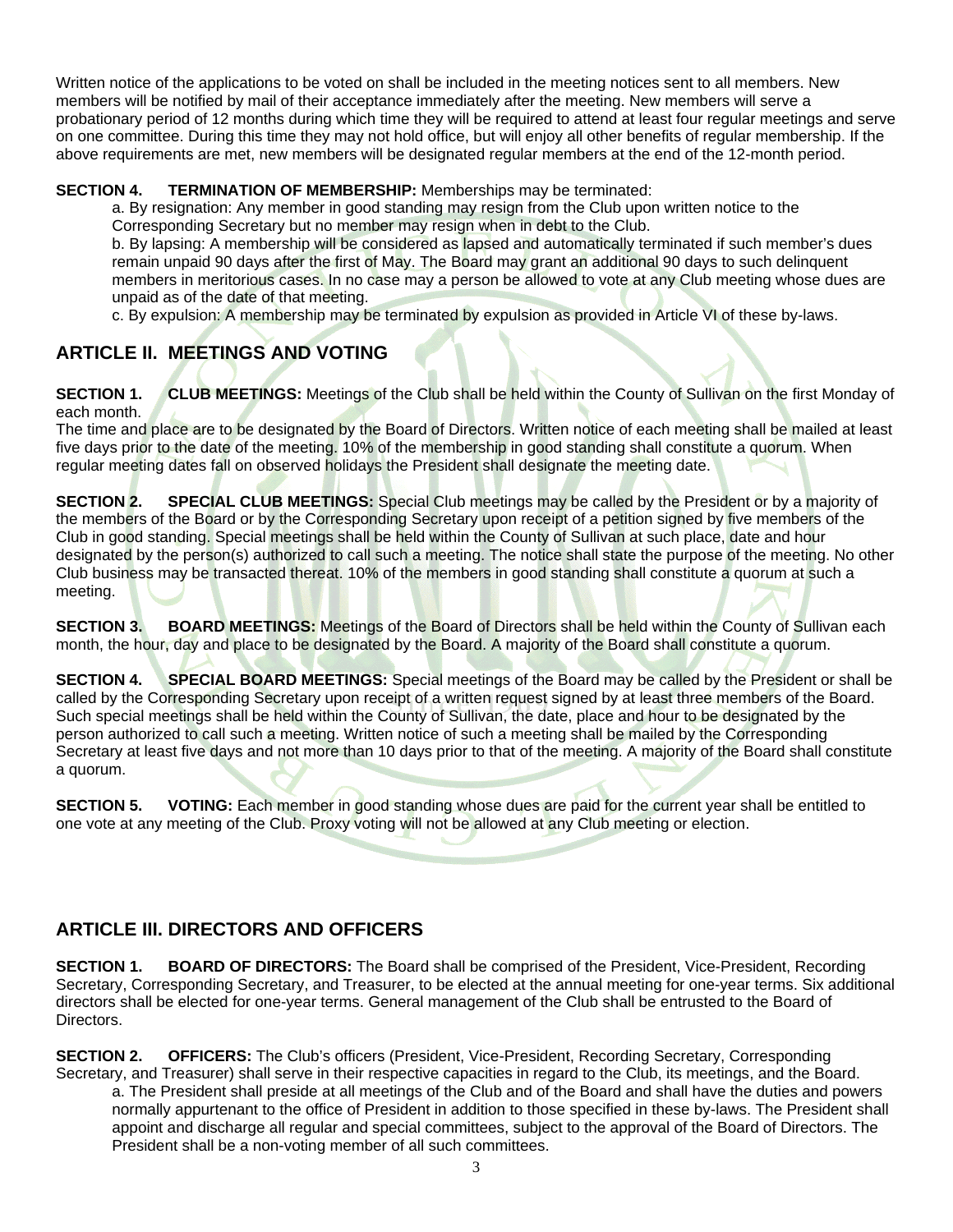b. The Vice-President shall have the duties and exercise the powers of the President in cases of the President's death, absence or incapacity.

c. The Recording Secretary shall keep a record of all meetings of the Club and the Board of Directors, and all matters of which a record shall be ordered by the Club. The Recording Secretary shall notify new members of their election to membership, notify officers and directors of their election to office, keep a roll of the members of the Club with their addresses, and carry out such other duties as are prescribed in these by-laws.

d. The Corresponding Secretary shall have charge of the correspondence, and carry out such other duties as are prescribed in these by-laws.

e. The Treasurer shall collect and receive all monies due or belonging to the Club. The Treasurer shall deposit same in a bank designated by the Board, in the name of the Club. The Treasurers books shall at all times be open to inspection by the Board. The Treasurer shall report at every Board and every general meeting on the condition of the Club's finances and every item of receipt or payment not before reported. At the annual meeting, the Treasurer shall render an account of all monies received and expended during the previous fiscal year. The Treasurer shall be bonded in such an amount, as the Board of Directors shall determine. The Treasurer's books shall be audited by a committee selected by the Board on an annual basis between February 15 and March 15.

**SECTION 3. VACANCIES:** Any vacancy occurring on the Board or among the officers during the year shall be filled until the next annual meeting by a majority vote of all the members of the Board at its first regular meeting following the creation of such vacancy, or at a Special Board Meeting called for that purpose. A vacancy in the Office of the President shall be filled automatically by the Vice-President and the resulting vacancy in the office of the Vice President shall be filled by the Board.

#### **ARTICLE IV. THE CLUB YEAR, ANNUAL MEETING, ELECTIONS**

**SECTION 1. CLUB YEAR:** The Club's fiscal year shall begin on the first day of April and end the 31st day of March. The Club's official year shall begin immediately at the conclusion of the election at the annual meeting and shall continue through the election at the next annual meeting.

**SECTION 2.** ANNUAL MEETINGS: The annual meeting shall be held during April. During the annual meeting Officers and Directors for the ensuing year shall be elected by secret ballot from among those nominated in accordance with Section 4 of this Article. They shall take office immediately upon the conclusion of these elections and each retiring officer shall turn over to his successor in office all properties and records relating to that office by the next regularly scheduled meeting after the elections. Since 1969

**SECTION 3. ELECTIONS:** For election purposes, eligibility for nomination shall be determined on the basis of a calendar year. The nominated candidate receiving the greatest number of votes for each position shall be declared elected. The two nominated candidates for other positions of the Board who received the greatest number of votes shall be declared elected.

**SECTION 4. NOMINATIONS:** No person may be a candidate in the Club's election who has not been nominated. During the month of December, the Board will select a Nominating Committee consisting of three members and two alternates, not more than one of whom may be a member of the Board. The Corresponding Secretary shall immediately notify the committee and alternates of their selection. The Board shall name a Chairperson from the Committee and it shall be the Chair's duty to call a committee meeting, which shall be held on or before February first.

a. The Committee shall nominate one candidate for each office and each of the six board vacancies. Having secured the verbal consent of each nominee, the committee shall report his or her nominations to the Corresponding Secretary in writing. The immediate past President shall be an ex-officio member of the Board acting in an advisory capacity only.

b. Upon receipt of the Nominating Committee's report, the Corresponding Secretary shall notify each member on writing of the candidates so nominated. Such notice shall be given prior to February 15.

c. Additional nominations may be made at the March meeting by any member in attendance, provided that the person so nominated does not decline. If the proposed candidate is not in attendance at this meeting, his nominator shall present to the Corresponding Secretary a written statement from the proposed candidate signifying his willingness to serve. No person can be a candidate for more than one position.

d. Nominations cannot be made at the annual meeting, nor in any manner other than as provided for in this Section. If no additional nominations have been made at the March meeting, the Nominating Committee's slate shall be declared elected at the time of the Annual Meeting and no balloting shall be required.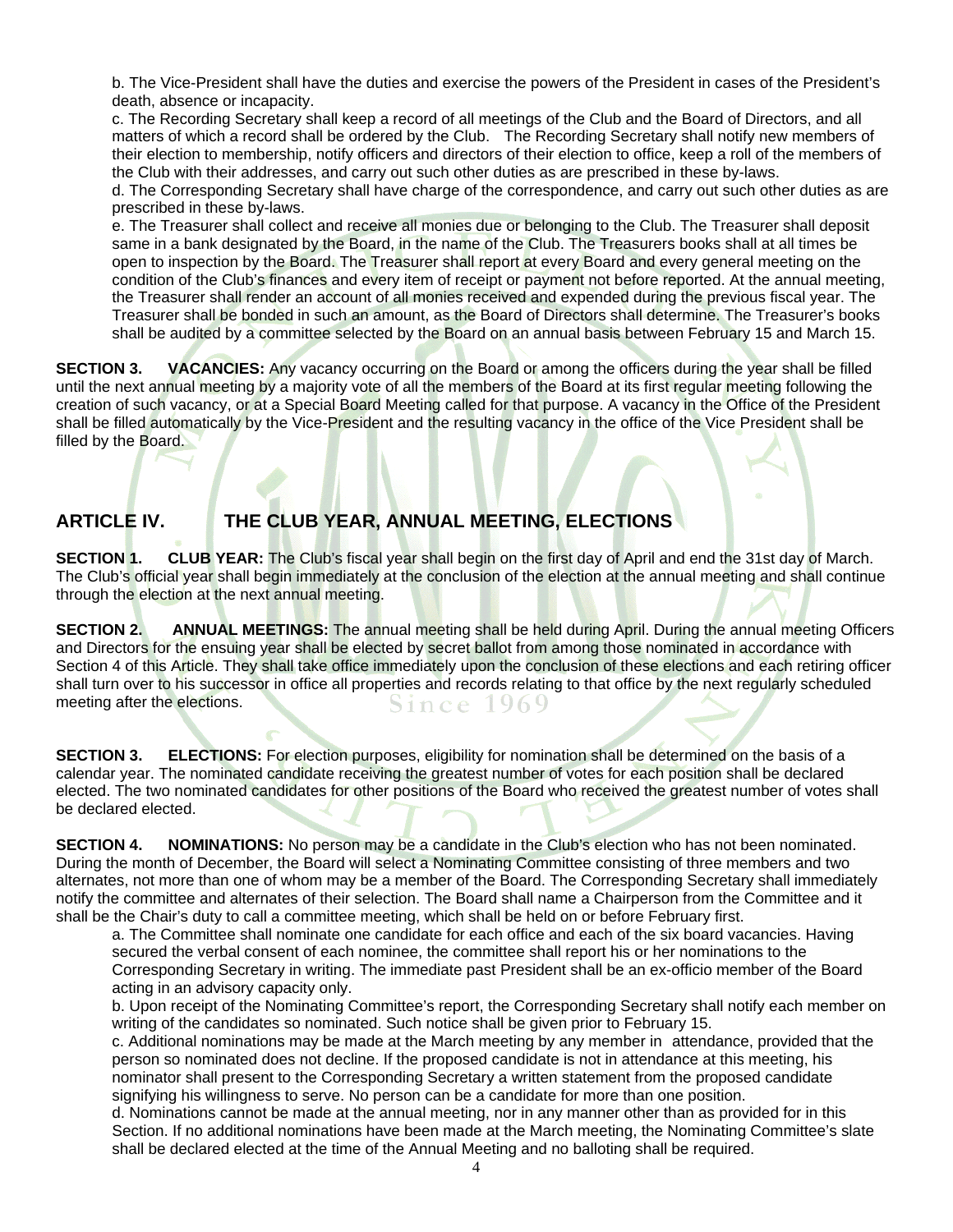e. All those nominated for office must have attended 50% of the Club meetings in the last calendar year.

#### **ARTICLE V. COMMITTEES**

**SECTION 1.** The Board may annually appoint standing committees to advance the work of the Club is such matters as licensed shows, sanctioned matches, obedience, field and tracking trials, annual prizes, membership, publicity, education, public relations and other fields which may well be served by the committees. Such committees are subject to the final authority of the Board. Special committees may be appointed by the Board as needed.

**SECTION 2.** Any committee appointment may be terminated by a majority vote of the full membership of the Board upon written notice to the appointee. The Board may appoint successors to those persons whose services have been terminated.

#### **ARTICLE VI. DISCIPLINE**

**SECTION 1. AKC SUSPENSION**: Any member who is suspended from the privileges of the AKC automatically becomes suspended from the privileges of this Club for a like period.

**SECTION 2. CHARGES**: Any member may prefer charges against another member of alleged misconduct prejudicial to the best interests of the Club. Written charges with specifications must be filed in duplicate with the Corresponding Secretary together with a deposit of \$100.00 which shall be forfeited if such charges are not sustained by the Board hearing. The Corresponding Secretary shall promptly send a copy of the charges to each member of the Board or present them at a Board meeting. The Board shall first consider whether the actions alleged in the charges, if prove, might constitute conduct prejudicial to the best interests of the Club. If the Board considers that the charges do not, it may refuse to entertain jurisdiction and charges will be dropped. When the Board determines to entertain jurisdiction it shall fix a date for a Board hearing at least three, but not more than six weeks thereafter. The Corresponding Secretary shall promptly send one copy of the charges to the accused member, with a notice of the hearing and instruction that the accused may appear personally in his own defense, may bring witnesses, and that both defendant and complainant may have counsel. Such notice will be sent via registered mail.

**SECTION 3. BOARD HEARING AND EXPULSION:** Should the charges be sustained, after hearing all evidence and testimony presented by defendant and complainant, the Board may, by majority vote of those present, suspend the defendant from all privileges of the Club for not more than six months from the date of the hearing or, if the changes so warrant, vote for expulsion. Immediately after the Board has reached a decision it's findings shall be put into written form and filed with the Recording Secretary. The Corresponding Secretary in turn shall notify each of the parties of the Board's decision and penalty, if any.

#### **ARTICLE VII. AMENDMENTS**

**SECTION 1.** Amendments to the constitution and by-laws may be proposed by the Board of Directors or by written petition addressed to the Corresponding Secretary, signed by 20% of the membership in good standing. Amendments proposed by such petition shall be promptly considered by the Board of Directors and must be submitted to the membership, with recommendations of the Board, by the Corresponding Secretary. A vote shall be taken within three months of the date the petition was received.

**SECTION 2.** The constitution and by-laws may be amended by a 2/3 vote of the members present and voting at any regular or special meeting called for that purpose, provided the proposed amendments have been included in the notice of the meeting and mailed to each member at least 2 weeks prior to the date of the meeting.

#### **ARTICLE VIII. DISSOLUTION**

**SECTION 1.** The Club may be dissolved at any time by the written consent of not less than 2/3 of the members. In the event of the dissolution of the Club, other than for purposes of reorganization, whether voluntary or involuntary, or by operation of the law, none of the property of the Club, proceeds thereof, not any assets of the Club shall be distributed to any Club members. After payment of the debts of the Club, such assets and property shall be given to a charitable organization for the benefit of dogs, selected by the Board.

#### **ARTICLE IX. ORDER OF BUSINESS**